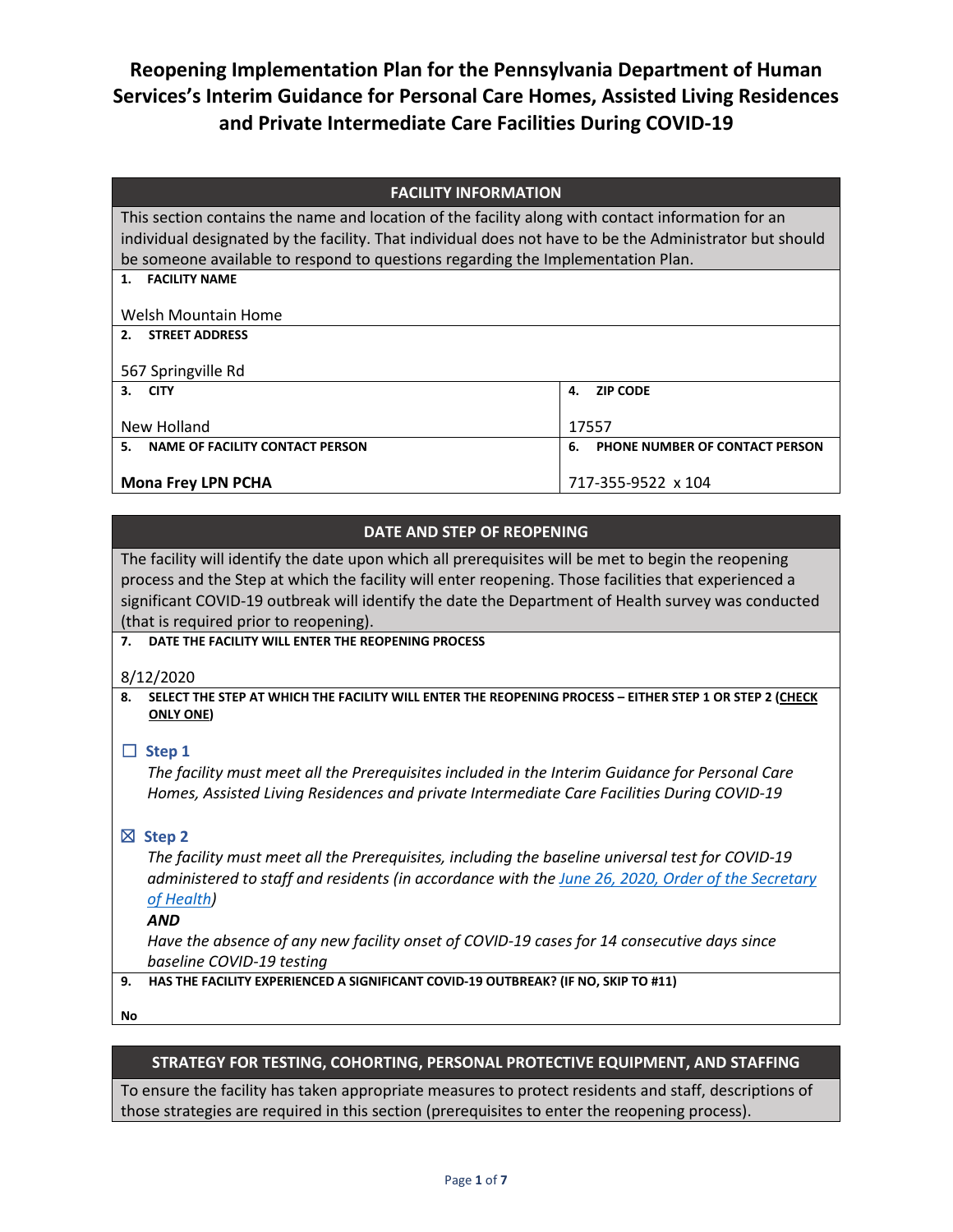| 2020 AND AUGUST 31, 2020) IN ACCORDANCE WITH THE JUNE 26, 2020, ORDER OF THE SECRETARY OF HEALTH<br>7/28/2020<br>7/28/2020<br>to<br>11. DESCRIBE THE ABILITY TO HAVE COVID-19 DIAGNOSTIC TESTS ADMINISTERED TO ALL RESIDENTS SHOWING<br>SYMPTOMS OF COVID-19 AND TO DO SO WITHIN 24 HOURS<br>WMH has an adequate supply on hand, availiability to obtain more testing kits through our<br>FACILITY EXPERIENCES AN OUTBREAK, INCLUDING ASYMPTOMATIC STAFF<br>WMH will invoke the emergency staffing plan with Landis Communities and reach out to RRHCP, if<br>needed, to test all residents if we should experience an outbreak.<br>13. DESCRIBE THE PROCEDURE FOR TESTING OF NON-ESSENTIAL STAFF AND VOLUNTEERS<br>Non-essential staff and volunteers who need testing/fail screenings will be restricted from entering<br>the facility for 14 days. WMH will coordinate with vendors to ensure COVID-19 testing is completed<br>for non-essential staff and volunteers, if needed<br>Asymptomatic residents who refuse testing, will have a 14 day quarantine and will continue with<br>covid screening daily X 2. Residents with COVID-19 symptoms without a differential diagnosis who<br>refuse testing will be considered presumptively positive and will quaratined for 14 days<br>15. DESCRIBE THE PLAN TO COHORT OR ISOLATE RESIDENTS DIAGNOSED WITH COVID-19 IN ACCORDANCE WITH PA-<br>HAN-509 PURSUANT TO SECITON 1 OF THE INTERIM GUIDANCE FOR Personal Care Homes, Assisted Living Residences<br>and Intermediate Care Facilitiess DURING COVID-19.<br>WMH does not have the capacity to zone areas of our building. We have developed a cohorting<br>plan/policy utilizing empty rooms, our chapel and private dining room. This plan is gender specific<br>and number of cases specific and includes a relocation plan if needed.<br>16. DESCRIBE THE CURRENT CACHE OF PERSONAL PROTECTIVE EQUIPMENT (PPE) AND THE PLAN TO ENSURE AN<br>ADEQUATE SUPPLY OF PPE FOR STAFF (BASED ON THE TYPE OF CARE EXPECTED TO BE PROVIDED)<br>maintain an adequate supply to provide resident care. We have established contracts with suppliers<br>WMH will implement our Emergency Staffing Plan. This plan includes establishing an incident<br><b>ONSET OF POSITIVE COVID-19 CASES</b><br><b>SCREENING PROTOCOLS</b> | STRATEGY FOR TESTING, COHORTING, PERSONAL PROTECTIVE EQUIPMENT, AND STAFFING                                                                                             |
|---------------------------------------------------------------------------------------------------------------------------------------------------------------------------------------------------------------------------------------------------------------------------------------------------------------------------------------------------------------------------------------------------------------------------------------------------------------------------------------------------------------------------------------------------------------------------------------------------------------------------------------------------------------------------------------------------------------------------------------------------------------------------------------------------------------------------------------------------------------------------------------------------------------------------------------------------------------------------------------------------------------------------------------------------------------------------------------------------------------------------------------------------------------------------------------------------------------------------------------------------------------------------------------------------------------------------------------------------------------------------------------------------------------------------------------------------------------------------------------------------------------------------------------------------------------------------------------------------------------------------------------------------------------------------------------------------------------------------------------------------------------------------------------------------------------------------------------------------------------------------------------------------------------------------------------------------------------------------------------------------------------------------------------------------------------------------------------------------------------------------------------------------------------------------------------------------------------------------------------------------------------------------------------------------------------------------|--------------------------------------------------------------------------------------------------------------------------------------------------------------------------|
|                                                                                                                                                                                                                                                                                                                                                                                                                                                                                                                                                                                                                                                                                                                                                                                                                                                                                                                                                                                                                                                                                                                                                                                                                                                                                                                                                                                                                                                                                                                                                                                                                                                                                                                                                                                                                                                                                                                                                                                                                                                                                                                                                                                                                                                                                                                           | 10. DATE RANGE FOR THE BASELINE UNIVERSAL TEST ADMINISTERED TO STAFF AND RESIDENTS (BETWEEN JUNE 14,                                                                     |
|                                                                                                                                                                                                                                                                                                                                                                                                                                                                                                                                                                                                                                                                                                                                                                                                                                                                                                                                                                                                                                                                                                                                                                                                                                                                                                                                                                                                                                                                                                                                                                                                                                                                                                                                                                                                                                                                                                                                                                                                                                                                                                                                                                                                                                                                                                                           |                                                                                                                                                                          |
|                                                                                                                                                                                                                                                                                                                                                                                                                                                                                                                                                                                                                                                                                                                                                                                                                                                                                                                                                                                                                                                                                                                                                                                                                                                                                                                                                                                                                                                                                                                                                                                                                                                                                                                                                                                                                                                                                                                                                                                                                                                                                                                                                                                                                                                                                                                           |                                                                                                                                                                          |
|                                                                                                                                                                                                                                                                                                                                                                                                                                                                                                                                                                                                                                                                                                                                                                                                                                                                                                                                                                                                                                                                                                                                                                                                                                                                                                                                                                                                                                                                                                                                                                                                                                                                                                                                                                                                                                                                                                                                                                                                                                                                                                                                                                                                                                                                                                                           |                                                                                                                                                                          |
|                                                                                                                                                                                                                                                                                                                                                                                                                                                                                                                                                                                                                                                                                                                                                                                                                                                                                                                                                                                                                                                                                                                                                                                                                                                                                                                                                                                                                                                                                                                                                                                                                                                                                                                                                                                                                                                                                                                                                                                                                                                                                                                                                                                                                                                                                                                           |                                                                                                                                                                          |
|                                                                                                                                                                                                                                                                                                                                                                                                                                                                                                                                                                                                                                                                                                                                                                                                                                                                                                                                                                                                                                                                                                                                                                                                                                                                                                                                                                                                                                                                                                                                                                                                                                                                                                                                                                                                                                                                                                                                                                                                                                                                                                                                                                                                                                                                                                                           |                                                                                                                                                                          |
|                                                                                                                                                                                                                                                                                                                                                                                                                                                                                                                                                                                                                                                                                                                                                                                                                                                                                                                                                                                                                                                                                                                                                                                                                                                                                                                                                                                                                                                                                                                                                                                                                                                                                                                                                                                                                                                                                                                                                                                                                                                                                                                                                                                                                                                                                                                           | contracted laboratory and licensed staff to test any symptomatic residents within 24 hours.                                                                              |
|                                                                                                                                                                                                                                                                                                                                                                                                                                                                                                                                                                                                                                                                                                                                                                                                                                                                                                                                                                                                                                                                                                                                                                                                                                                                                                                                                                                                                                                                                                                                                                                                                                                                                                                                                                                                                                                                                                                                                                                                                                                                                                                                                                                                                                                                                                                           | 12. DESCRIBE THE ABILITY TO HAVE COVID-19 DIAGNOSTIC TESTS ADMINSTERED TO ALL RESIDENTS AND STAFF IF THE                                                                 |
|                                                                                                                                                                                                                                                                                                                                                                                                                                                                                                                                                                                                                                                                                                                                                                                                                                                                                                                                                                                                                                                                                                                                                                                                                                                                                                                                                                                                                                                                                                                                                                                                                                                                                                                                                                                                                                                                                                                                                                                                                                                                                                                                                                                                                                                                                                                           |                                                                                                                                                                          |
|                                                                                                                                                                                                                                                                                                                                                                                                                                                                                                                                                                                                                                                                                                                                                                                                                                                                                                                                                                                                                                                                                                                                                                                                                                                                                                                                                                                                                                                                                                                                                                                                                                                                                                                                                                                                                                                                                                                                                                                                                                                                                                                                                                                                                                                                                                                           |                                                                                                                                                                          |
|                                                                                                                                                                                                                                                                                                                                                                                                                                                                                                                                                                                                                                                                                                                                                                                                                                                                                                                                                                                                                                                                                                                                                                                                                                                                                                                                                                                                                                                                                                                                                                                                                                                                                                                                                                                                                                                                                                                                                                                                                                                                                                                                                                                                                                                                                                                           |                                                                                                                                                                          |
|                                                                                                                                                                                                                                                                                                                                                                                                                                                                                                                                                                                                                                                                                                                                                                                                                                                                                                                                                                                                                                                                                                                                                                                                                                                                                                                                                                                                                                                                                                                                                                                                                                                                                                                                                                                                                                                                                                                                                                                                                                                                                                                                                                                                                                                                                                                           |                                                                                                                                                                          |
|                                                                                                                                                                                                                                                                                                                                                                                                                                                                                                                                                                                                                                                                                                                                                                                                                                                                                                                                                                                                                                                                                                                                                                                                                                                                                                                                                                                                                                                                                                                                                                                                                                                                                                                                                                                                                                                                                                                                                                                                                                                                                                                                                                                                                                                                                                                           |                                                                                                                                                                          |
|                                                                                                                                                                                                                                                                                                                                                                                                                                                                                                                                                                                                                                                                                                                                                                                                                                                                                                                                                                                                                                                                                                                                                                                                                                                                                                                                                                                                                                                                                                                                                                                                                                                                                                                                                                                                                                                                                                                                                                                                                                                                                                                                                                                                                                                                                                                           |                                                                                                                                                                          |
|                                                                                                                                                                                                                                                                                                                                                                                                                                                                                                                                                                                                                                                                                                                                                                                                                                                                                                                                                                                                                                                                                                                                                                                                                                                                                                                                                                                                                                                                                                                                                                                                                                                                                                                                                                                                                                                                                                                                                                                                                                                                                                                                                                                                                                                                                                                           |                                                                                                                                                                          |
|                                                                                                                                                                                                                                                                                                                                                                                                                                                                                                                                                                                                                                                                                                                                                                                                                                                                                                                                                                                                                                                                                                                                                                                                                                                                                                                                                                                                                                                                                                                                                                                                                                                                                                                                                                                                                                                                                                                                                                                                                                                                                                                                                                                                                                                                                                                           |                                                                                                                                                                          |
|                                                                                                                                                                                                                                                                                                                                                                                                                                                                                                                                                                                                                                                                                                                                                                                                                                                                                                                                                                                                                                                                                                                                                                                                                                                                                                                                                                                                                                                                                                                                                                                                                                                                                                                                                                                                                                                                                                                                                                                                                                                                                                                                                                                                                                                                                                                           | 14. DESCRIBE THE PROCEDURE FOR ADDRESSING RESIDENTS OR STAFF THAT DECLINE OR ARE UNABLE TO BE TESTED                                                                     |
|                                                                                                                                                                                                                                                                                                                                                                                                                                                                                                                                                                                                                                                                                                                                                                                                                                                                                                                                                                                                                                                                                                                                                                                                                                                                                                                                                                                                                                                                                                                                                                                                                                                                                                                                                                                                                                                                                                                                                                                                                                                                                                                                                                                                                                                                                                                           |                                                                                                                                                                          |
|                                                                                                                                                                                                                                                                                                                                                                                                                                                                                                                                                                                                                                                                                                                                                                                                                                                                                                                                                                                                                                                                                                                                                                                                                                                                                                                                                                                                                                                                                                                                                                                                                                                                                                                                                                                                                                                                                                                                                                                                                                                                                                                                                                                                                                                                                                                           |                                                                                                                                                                          |
|                                                                                                                                                                                                                                                                                                                                                                                                                                                                                                                                                                                                                                                                                                                                                                                                                                                                                                                                                                                                                                                                                                                                                                                                                                                                                                                                                                                                                                                                                                                                                                                                                                                                                                                                                                                                                                                                                                                                                                                                                                                                                                                                                                                                                                                                                                                           |                                                                                                                                                                          |
|                                                                                                                                                                                                                                                                                                                                                                                                                                                                                                                                                                                                                                                                                                                                                                                                                                                                                                                                                                                                                                                                                                                                                                                                                                                                                                                                                                                                                                                                                                                                                                                                                                                                                                                                                                                                                                                                                                                                                                                                                                                                                                                                                                                                                                                                                                                           |                                                                                                                                                                          |
|                                                                                                                                                                                                                                                                                                                                                                                                                                                                                                                                                                                                                                                                                                                                                                                                                                                                                                                                                                                                                                                                                                                                                                                                                                                                                                                                                                                                                                                                                                                                                                                                                                                                                                                                                                                                                                                                                                                                                                                                                                                                                                                                                                                                                                                                                                                           |                                                                                                                                                                          |
|                                                                                                                                                                                                                                                                                                                                                                                                                                                                                                                                                                                                                                                                                                                                                                                                                                                                                                                                                                                                                                                                                                                                                                                                                                                                                                                                                                                                                                                                                                                                                                                                                                                                                                                                                                                                                                                                                                                                                                                                                                                                                                                                                                                                                                                                                                                           |                                                                                                                                                                          |
|                                                                                                                                                                                                                                                                                                                                                                                                                                                                                                                                                                                                                                                                                                                                                                                                                                                                                                                                                                                                                                                                                                                                                                                                                                                                                                                                                                                                                                                                                                                                                                                                                                                                                                                                                                                                                                                                                                                                                                                                                                                                                                                                                                                                                                                                                                                           |                                                                                                                                                                          |
|                                                                                                                                                                                                                                                                                                                                                                                                                                                                                                                                                                                                                                                                                                                                                                                                                                                                                                                                                                                                                                                                                                                                                                                                                                                                                                                                                                                                                                                                                                                                                                                                                                                                                                                                                                                                                                                                                                                                                                                                                                                                                                                                                                                                                                                                                                                           |                                                                                                                                                                          |
|                                                                                                                                                                                                                                                                                                                                                                                                                                                                                                                                                                                                                                                                                                                                                                                                                                                                                                                                                                                                                                                                                                                                                                                                                                                                                                                                                                                                                                                                                                                                                                                                                                                                                                                                                                                                                                                                                                                                                                                                                                                                                                                                                                                                                                                                                                                           |                                                                                                                                                                          |
|                                                                                                                                                                                                                                                                                                                                                                                                                                                                                                                                                                                                                                                                                                                                                                                                                                                                                                                                                                                                                                                                                                                                                                                                                                                                                                                                                                                                                                                                                                                                                                                                                                                                                                                                                                                                                                                                                                                                                                                                                                                                                                                                                                                                                                                                                                                           | WMH actively monitors and compares our inventory and utilization rates of PPE to ensure we                                                                               |
|                                                                                                                                                                                                                                                                                                                                                                                                                                                                                                                                                                                                                                                                                                                                                                                                                                                                                                                                                                                                                                                                                                                                                                                                                                                                                                                                                                                                                                                                                                                                                                                                                                                                                                                                                                                                                                                                                                                                                                                                                                                                                                                                                                                                                                                                                                                           |                                                                                                                                                                          |
|                                                                                                                                                                                                                                                                                                                                                                                                                                                                                                                                                                                                                                                                                                                                                                                                                                                                                                                                                                                                                                                                                                                                                                                                                                                                                                                                                                                                                                                                                                                                                                                                                                                                                                                                                                                                                                                                                                                                                                                                                                                                                                                                                                                                                                                                                                                           | and have resources to obtain necessary PPE as needed.                                                                                                                    |
|                                                                                                                                                                                                                                                                                                                                                                                                                                                                                                                                                                                                                                                                                                                                                                                                                                                                                                                                                                                                                                                                                                                                                                                                                                                                                                                                                                                                                                                                                                                                                                                                                                                                                                                                                                                                                                                                                                                                                                                                                                                                                                                                                                                                                                                                                                                           | 17. DESCRIBE THE CURRENT STAFFING STATUS AND THE PLAN TO ENSURE NO STAFFING SHORTAGES                                                                                    |
|                                                                                                                                                                                                                                                                                                                                                                                                                                                                                                                                                                                                                                                                                                                                                                                                                                                                                                                                                                                                                                                                                                                                                                                                                                                                                                                                                                                                                                                                                                                                                                                                                                                                                                                                                                                                                                                                                                                                                                                                                                                                                                                                                                                                                                                                                                                           |                                                                                                                                                                          |
|                                                                                                                                                                                                                                                                                                                                                                                                                                                                                                                                                                                                                                                                                                                                                                                                                                                                                                                                                                                                                                                                                                                                                                                                                                                                                                                                                                                                                                                                                                                                                                                                                                                                                                                                                                                                                                                                                                                                                                                                                                                                                                                                                                                                                                                                                                                           | command team to assess staffing needs, available resources, and coordinate schedules. To date,                                                                           |
|                                                                                                                                                                                                                                                                                                                                                                                                                                                                                                                                                                                                                                                                                                                                                                                                                                                                                                                                                                                                                                                                                                                                                                                                                                                                                                                                                                                                                                                                                                                                                                                                                                                                                                                                                                                                                                                                                                                                                                                                                                                                                                                                                                                                                                                                                                                           | COVID-19 has not had a significant negative impact on staffing.                                                                                                          |
|                                                                                                                                                                                                                                                                                                                                                                                                                                                                                                                                                                                                                                                                                                                                                                                                                                                                                                                                                                                                                                                                                                                                                                                                                                                                                                                                                                                                                                                                                                                                                                                                                                                                                                                                                                                                                                                                                                                                                                                                                                                                                                                                                                                                                                                                                                                           | 18. DESCRIBE THE PLAN TO HALT ALL REOPENING FACILITIES AND RETURN TO STEP 1 IF THE FACILITY HAS ANY NEW                                                                  |
|                                                                                                                                                                                                                                                                                                                                                                                                                                                                                                                                                                                                                                                                                                                                                                                                                                                                                                                                                                                                                                                                                                                                                                                                                                                                                                                                                                                                                                                                                                                                                                                                                                                                                                                                                                                                                                                                                                                                                                                                                                                                                                                                                                                                                                                                                                                           |                                                                                                                                                                          |
|                                                                                                                                                                                                                                                                                                                                                                                                                                                                                                                                                                                                                                                                                                                                                                                                                                                                                                                                                                                                                                                                                                                                                                                                                                                                                                                                                                                                                                                                                                                                                                                                                                                                                                                                                                                                                                                                                                                                                                                                                                                                                                                                                                                                                                                                                                                           | Upon notification of Lancaster County's intent to revert to the red phase of the Governor's reopening                                                                    |
|                                                                                                                                                                                                                                                                                                                                                                                                                                                                                                                                                                                                                                                                                                                                                                                                                                                                                                                                                                                                                                                                                                                                                                                                                                                                                                                                                                                                                                                                                                                                                                                                                                                                                                                                                                                                                                                                                                                                                                                                                                                                                                                                                                                                                                                                                                                           | plan, WMH will return to the protocols in place, prior to entering the reopening steps as they related                                                                   |
|                                                                                                                                                                                                                                                                                                                                                                                                                                                                                                                                                                                                                                                                                                                                                                                                                                                                                                                                                                                                                                                                                                                                                                                                                                                                                                                                                                                                                                                                                                                                                                                                                                                                                                                                                                                                                                                                                                                                                                                                                                                                                                                                                                                                                                                                                                                           | to visitors and dining.                                                                                                                                                  |
|                                                                                                                                                                                                                                                                                                                                                                                                                                                                                                                                                                                                                                                                                                                                                                                                                                                                                                                                                                                                                                                                                                                                                                                                                                                                                                                                                                                                                                                                                                                                                                                                                                                                                                                                                                                                                                                                                                                                                                                                                                                                                                                                                                                                                                                                                                                           |                                                                                                                                                                          |
|                                                                                                                                                                                                                                                                                                                                                                                                                                                                                                                                                                                                                                                                                                                                                                                                                                                                                                                                                                                                                                                                                                                                                                                                                                                                                                                                                                                                                                                                                                                                                                                                                                                                                                                                                                                                                                                                                                                                                                                                                                                                                                                                                                                                                                                                                                                           |                                                                                                                                                                          |
|                                                                                                                                                                                                                                                                                                                                                                                                                                                                                                                                                                                                                                                                                                                                                                                                                                                                                                                                                                                                                                                                                                                                                                                                                                                                                                                                                                                                                                                                                                                                                                                                                                                                                                                                                                                                                                                                                                                                                                                                                                                                                                                                                                                                                                                                                                                           | In each block below, describe the screening protocol to be used including where screening occurs,                                                                        |
|                                                                                                                                                                                                                                                                                                                                                                                                                                                                                                                                                                                                                                                                                                                                                                                                                                                                                                                                                                                                                                                                                                                                                                                                                                                                                                                                                                                                                                                                                                                                                                                                                                                                                                                                                                                                                                                                                                                                                                                                                                                                                                                                                                                                                                                                                                                           | method of determining symptoms and possible exposure, and action taken if screening reveals<br>possible virus. Include how the data will be submitted to the Department. |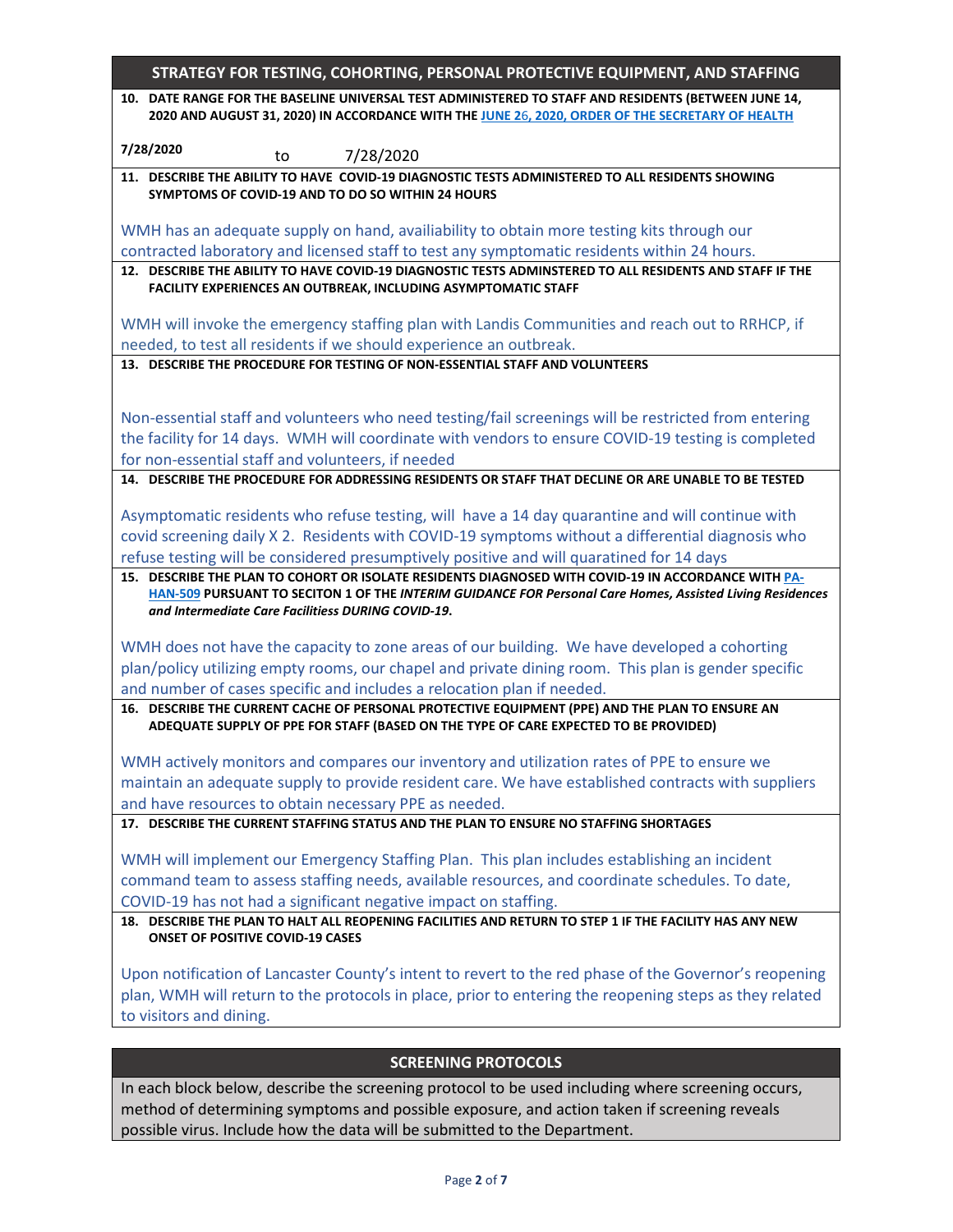#### **19. RESIDENTS**

WMH completed baseline universal testing on July 28th with no positive results. All new admissions are quarantined for a minimum of 14 days. All residents are screened daily, at a minimum, for symptoms consistent with COVID-19, including measuring temperatures. If symptom screening reveals possible infection, the provider is notified and, if indicated the team members proceed with precautions using appropriate PPE, and a COVID-19 test is performed. All in-house screening will occur in the resident's room.

#### **20. STAFF**

WMH completed baseline universal testing on July 28th with no positive results. Team members were educated on COVID-19 including symptoms, what to do if they develop symptoms while working and to stay home if they are ill. Team Members are screened for symptoms consistent with COVID-19 and have their temperature taken prior to the start of their shift. Screening occurs at the front desk.

#### **21. HEALTHCARE PERSONNEL WHO ARE NOT STAFF**

Non-staff healthcare personnel (HCP) are educated on the risks of working in Personal Care, signs and symptoms of COVID-19, actions to take if they develop symptoms and appropriate infection control measures. Prior to entering and upon exitingthe building the non-staff health care personnel are screened for symptoms consistent with COVID-19 and have their temperature taken prior to entry to Personal Care. Screening takes place at the front desk.

## **22. NON-ESSENTIAL PERSONNEL**

When non-essential personnel enter WMH, they will receive education on the risks of working in Personal Care, signs and symptoms of COVID-19, actions to take if they develop symptoms and appropriate infection control measures.They will be screened for symptoms consistent with COVID-19, perform hand hygiene, and have their temperature taken prior to entry to Personal Care. Screening takes place at the front desk

## **23. VISITORS**

When vistors are allowed, they will be educated on the risks of visiting in Personal Care, signs and symptoms of COVID-19, actions to take if they develop symptoms and appropriate infection control measures. They are screened for symptoms consistent with COVID-19, perform hand hygiene, and have their temperature taken prior to entering main areas of the home.

## **24. VOLUNTEERS**

When volunteers return they will be educated on the risks of volunteering in Personal Care, signs and symptoms of COVID-19, actions to take if they develop symptoms and appropriate infection control measures. They will be screened for symptoms consistent with COVID-19, perform hand hygiene, and have their temperature taken prior to entry to main areas of the home.

#### **COMMUNAL DINING FOR RESIDENTS UNEXPOSED TO COVID-19**

Communal dining is the same for all steps of reopening so there is no need to differentiate among the three steps.

**25. DESCRIBE COMMUNAL DINING MEAL SCHEDULE, INCLUDING STAGGERED HOURS (IF ANY)**

Communal dining will be scheduled by designating certain floors to return to the dining room on set days of the week, while the other floors continue to eat in their rooms.

**26. DESCRIBE ARRANGEMENT OF TABLES AND CHAIRS TO ALLOW FOR SOCIAL DISTANCING**

Residents will be seated one to a table with each table at least 6 feet from the next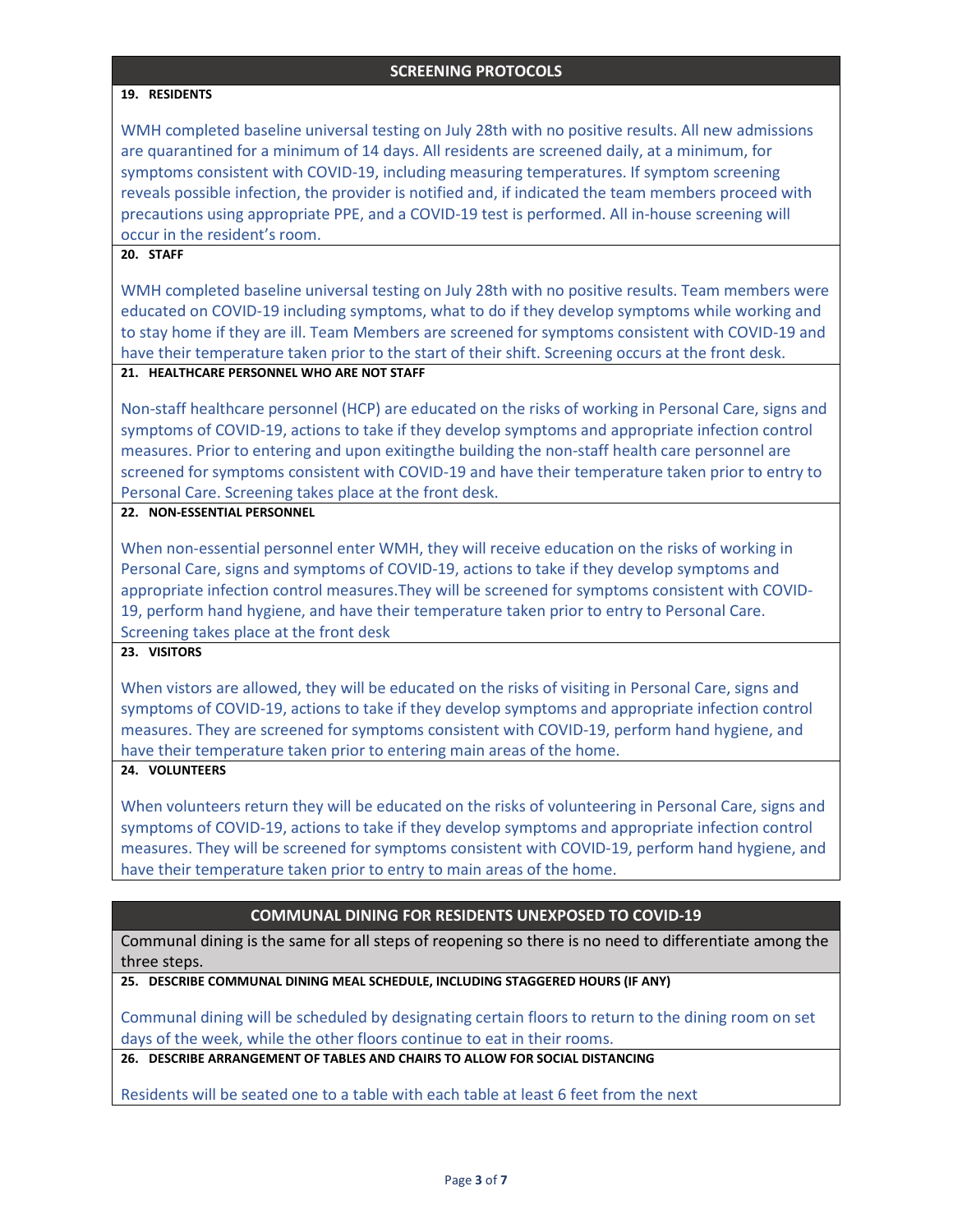## **COMMUNAL DINING FOR RESIDENTS UNEXPOSED TO COVID-19**

### **27. DESCRIBE INFECTION CONTROL MEASURES, INCLUDING USE OF PPE BY STAFF**

Residents will be encouraged to wear a face covering unless they are seated at a dining table eating or drinking. Team members will assist residents with hand hygiene before and after meals. Team members will wear masks, gloves and eye protection for serving/assisting residents. Team members will complete hand hygiene before and after assisting with meal preparation, meal delivery and between residents when assisting with eating. Tables will be cleaned using EPA registered disinfectant with appropriate dwell times between resident seating and between meals.

**28. DESCRIBE ANY OTHER ASPECTS OF COMMUNAL DINING DURING REOPENING**

The same protocols for PPE will be used for residents who are eating in their room.

# **ACTIVITIES AND OUTINGS**

In each block below, describe the types of activities that will be planned at each step and the outings that will be planned at Step 3 (an all-inclusive list is not necessary). Include where they will be held and approximately how many residents will be involved. Describe how social distancing, hand hygiene, and universal masking will be ensured. Also include precautions that will be taken to prevent multiple touching of items such as game pieces.

**29. DESCRIBE ACTIVITIES PLANNED FOR STEP 1 (FIVE OR LESS RESIDENTS UNEXPOSED TO COVID-19)**

Group activities will occur in designated areas such as the living room, activity room and/or dining room to promote appropriate physical distancing. Five or less residents will be permitted to participate in an activity at one time and will wear an appropriate face covering. Residents will be seated with a minimum of 6 feet between residents with one resident per table. Team members will assist residents to perform hand hygiene before and after group activities. Supplies/equipment needed for group activitites will be disributed to each resident and cleaned with an EPA registered disinfectant before and after use. When possible disposable items and/or single use items will be used. Before and after each group activity tables will be cleaned with an appropriate EPA registered disinfectant. Examples of step 1 activities include devotions, story telling, trivia, word searches, bingo with disposable cards and pencils, ball tosses with cleaning of balls between participants, etc.

**30. DESCRIBE ACTIVITIES PLANNED FOR STEP 2 (TEN OR LESS RESIDENTS UNEXPOSED TO COVID-19)**

The process outline in step 1 will also be followed in step 2, except ten or less residents will be permitted to participate in the activity.

**31. DESCRIBE ACTIVITIES PLANNED FOR STEP 3**

The process outlined in step 1 will be followed in step 3, except there is no limit to the number of residents able to participate as long as all safety measure identified in step 1 are maintained.

**32. DESCRIBE OUTINGS PLANNED FOR STEP 3**

Outings will be planned provided proper physical distancing can be maintained. Residents will remain on the bus at all times. Proper hand hygiene practices and universal masking will be maintained.

# **NON-ESSENTIAL PERSONNEL**

In Step 2, non-essential personnel deemed necessary by the facility are allowed (in addition to those already permitted in Section 4 of *Interim Guidance for Personal Care Homes, Assisted Living Residences and Intermediate Care Faciilties During COVID-19*). In Step 3, all non-essential personnel are allowed. Screening and additional precautions including social distancing, hand hygiene, and universal masking are required for non-essential personnel.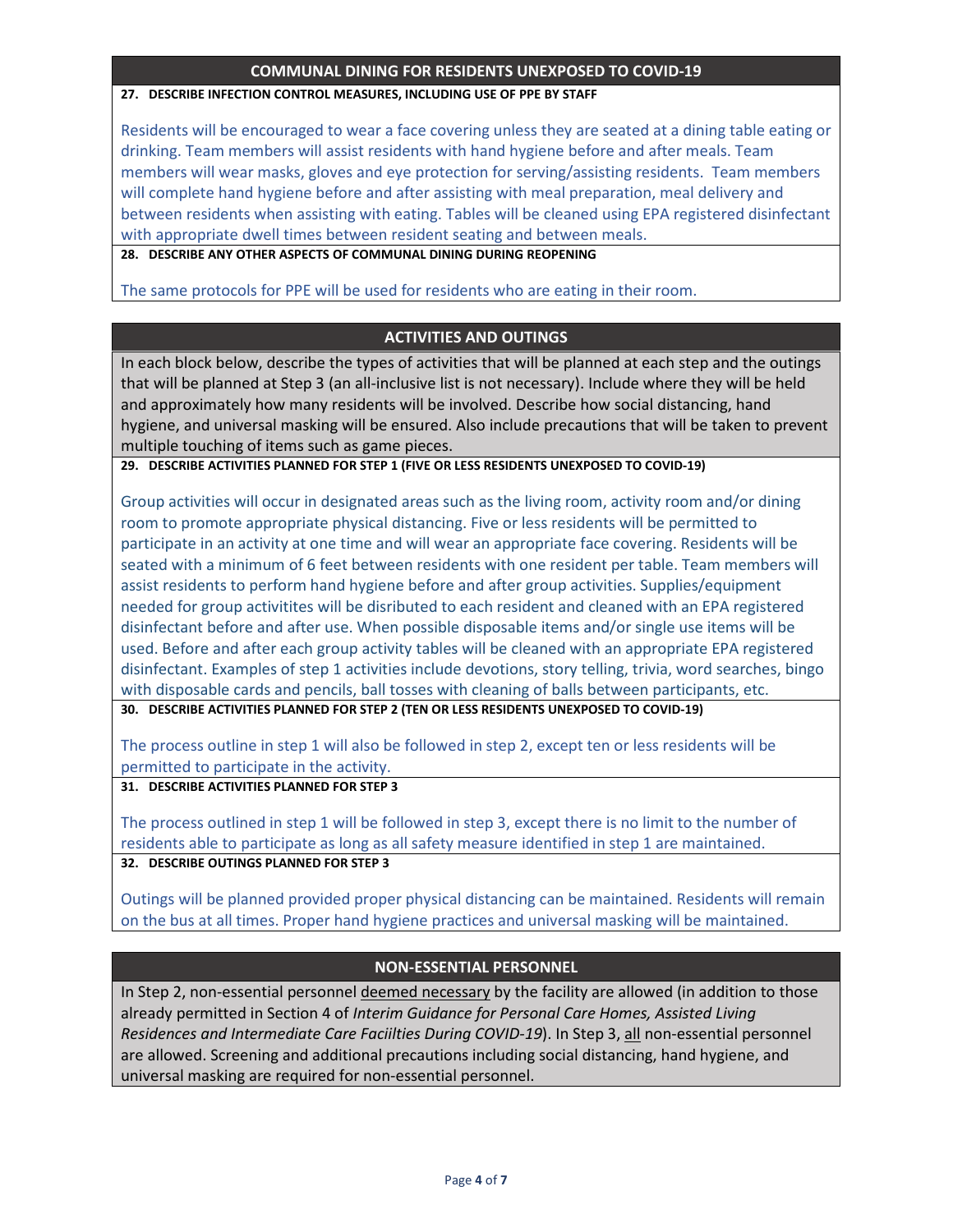## **NON-ESSENTIAL PERSONNEL**

**33. DESCRIBE THE LIMITED NUMBER AND TYPES OF NON-ESSENTIAL PERSONNEL THAT HAVE BEEN DETERMINED NECESSARY AT STEP 2**

Access to residents by non-essential personnel will be determined on a case by case basis. The number of personnel and area of access will be determined using the information available at the time of request.

**34. DESCRIBE HOW SOCIAL DISTANCING, HAND HYGIENE, AND UNIVERSAL MASKING WILL BE ENSURED FOR NON-ESSENTIAL PERSONNEL AT STEPS 2 AND 3**

Non-essential personnel must pass screening, perform hand hygiene and will be educated on the risk associated with working in WMH, the signs and symptoms of COVID-19, actions to take if they develop symptoms consistent with COVID-19, the requirement to wear a mask per WMH protocol, approved areas of access, and physical distancing.

## **35. DESCRIBE MEASURES PLANNED TO ENSURE NON-ESSENTIAL PERSONNEL DO NOT COME INTO CONTACT WITH RESIDENTS EXPOSED TO COVID-19**

Non-essential personnel will not be permitted access to residents exposed to COVID-19, unless the work to be performed is a significant health/ safety risk to the resident. In those situations, the vendor will be notified in advance. WMH will coordinate with the vendor to develop a plan to complete the necessary work with the least risk of exposure.

## **VISITATION PLAN**

For visitation to be permitted in Steps 2 and 3 of reopening (as described in Section 6 of *Interim Guidance for Personal Care Homes, Assisted Living Facilities and Intermediate Care Facilites During COVID-19*), the following requirements are established. Screening and additional precautions including social distancing, hand hygiene, and universal masking are required for visitors. **36. DESCRIBE THE SCHEDULE OF VISITATION HOURS AND THE LENGTH OF EACH VISIT**

Vistation will take place during normal business hours of operation 9am -4pm Monday - Friday, and 12pm – 4pm on Saturday and Sunday, by appt only. Visits will not exceed 15 minutes in length. **37. DESCRIBE HOW SCHEDULING VISITORS WILL OCCUR**

Visits are scheduled on a first come – first served basis. Individual residents psychosocial needs will be considered when scheduling additional visits as able. Scheduling of visits will be coordinated through the director of wellness via telephone, email or FB messenger request.

**38. DESCRIBE HOW VISITATION AREA(S) WILL BE SANITIZED BETWEEN EACH VISIT**

Visits will be scheduled with adequate time between visits to sanitize visiting areas. The visitation area will be cleaned with an EPA-registered disinfectant before and after each visit.

**39. WHAT IS THE ALLOWABLE NUMBER OF VISITORS PER RESIDENT BASED ON THE CAPABILITY TO MAINTAIN SOCIAL DISTANCING AND INFECTION CONTROL?**

To promote appropriate physical distancing and infection control prevention strategies, visits are limited to 2 visitors per session. Children are permitted to visit provided they are able to maintain physical distancing and infection control prevention strategies. Children under 13 must be accompanied by an adult. Failure of any visitor to maintain physical distancing or established infection control prevention strategies may result in immediate termination of the current visit andmodification of future visits up to and including loss of visiting sessions.

**40. DESCRIBE THE ORDER IN WHICH SCHEDULED VISITS WILL BE PRIORITIZED** 

Visits are scheduled on a first come – first served basis. Individual residents psychosocial needs will be considered when scheduling additional visits as able.

**STEP 2 41. DESCRIBE HOW THE FACILITY WILL DETERMINE THOSE RESIDENTS WHO CAN SAFELY ACCEPT VISITORS AT STEP 2 (CONSIDERING SUCH SAFETY FACTORS AS EXPOSURE TO OUTDOOR WEATHER AND TRANSPORTING RESIDENT TO VISITOR LOCATION)**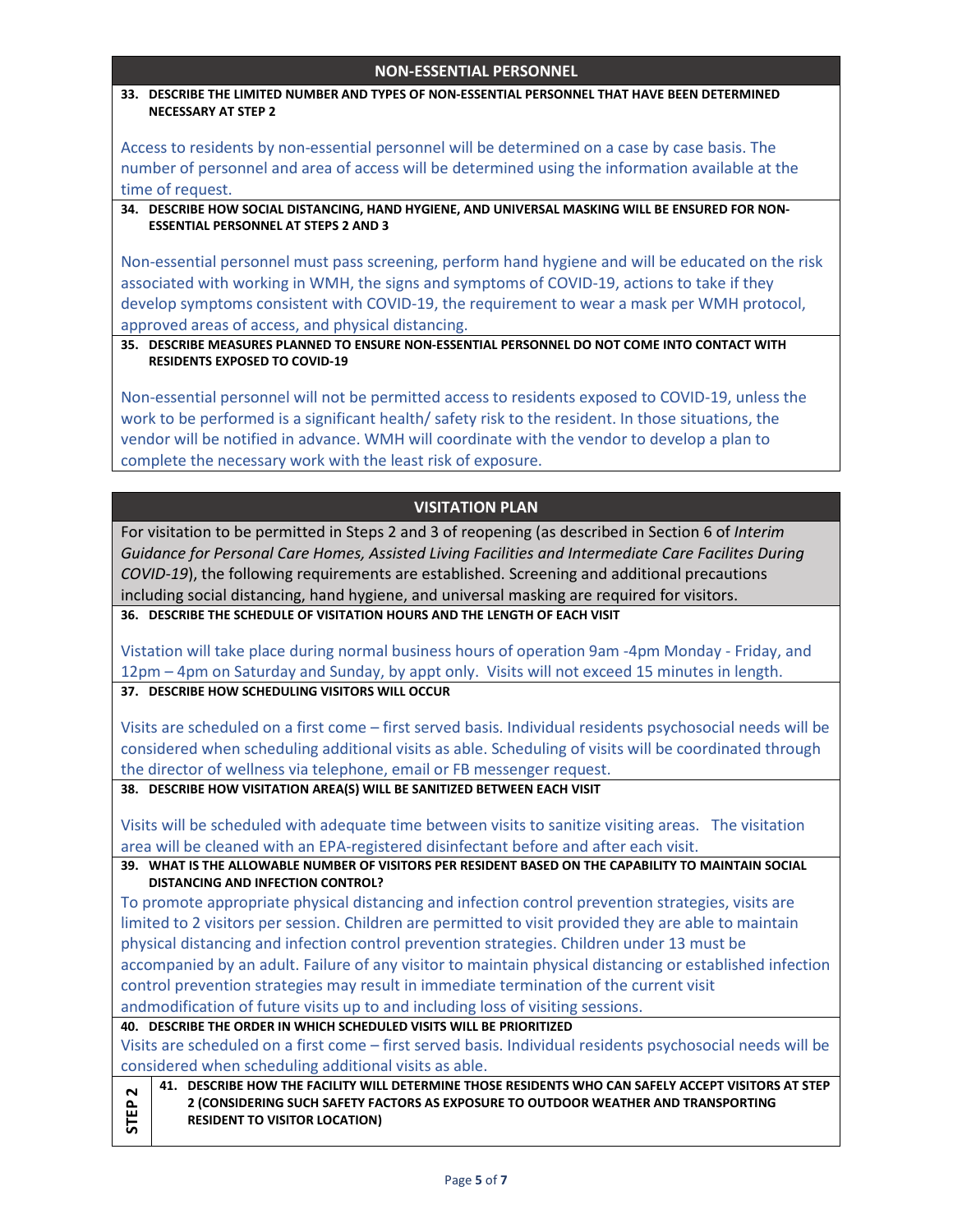# **VISITATION PLAN**

|             | WMH will establish a collaborative IDT approach when determining if individual resident can                                                                                               |
|-------------|-------------------------------------------------------------------------------------------------------------------------------------------------------------------------------------------|
|             | safely participate in indoor and/or outdoor visits. Residents in transmission-based precautions                                                                                           |
|             | for any condition are excluded from visitation, unless otherwise deemed appropriate by the                                                                                                |
|             | medical provider. If there is rain, snow, or other hazardous weather the visits will be held                                                                                              |
|             | indoors. If the temperature is over 85 degrees, under 65 degrees, and/or if the resident is not                                                                                           |
|             | comfortable with the outdoor temperature the visit will be held indoors. Visitors will be                                                                                                 |
|             | escorted to the indoors by a staff member.                                                                                                                                                |
|             | 42. DESCRIBE THE OUTDOOR VISITATION SPACE FOR STEP 2 TO INCLUDE THE COVERAGE FOR SEVERE WEATHER,                                                                                          |
|             | THE ENTRANCE, AND THE ROUTE TO ACCESS THE SPACE                                                                                                                                           |
|             | WMH has designated four areas for outside visits, one located on the patio outside of the main                                                                                            |
|             | dining room, in the gazebo in the garden and two at either end of the pavilion. All areas are                                                                                             |
|             | able to be accessed without entering the building. The gazebo and pavilion are covered to                                                                                                 |
|             | accommodate inclement weather.                                                                                                                                                            |
|             | 43. DESCRIBE HOW A CLEARLY DEFINED SIX-FOOT DISTANCE WILL BE MAINTAINED BETWEEN THE RESIDENT AND<br>THE VISITOR(S) DURING OUTDOOR VISITS                                                  |
|             | Physical distancing will be assured in the following manner. The patio will be marked with an X                                                                                           |
|             | in red tape where vitors and residents chairs may be placed, the gazebo benches will be marked                                                                                            |
|             | with an X in red tape where visitors and residents may be seated, and the pavilion picnic tables                                                                                          |
|             | will be designated with an X in red tape on the top of the table and each picnic bench will be                                                                                            |
|             | marked with an X in red tape where visitors and residents may be seated.                                                                                                                  |
|             | 44. DESCRIBE THE INDOOR VISITATION SPACE THAT WILL BE USED IN THE EVENT OF EXCESSIVELY SEVERE                                                                                             |
|             | WEATHER TO INCLUDE THE ENTRANCE AND THE ROUTE TO ACCESS THE SPACE                                                                                                                         |
|             | The chapel, activities room and basement level lounge will be used as indoor visiting areas. All                                                                                          |
|             | areas have private entrance access from the outside.                                                                                                                                      |
|             | 45. DESCRIBE HOW A CLEARLY DEFINED SIX-FOOT DISTANCE WILL BE MAINTAINED BETWEEN THE RESIDENT AND<br>THE VISITOR(S) DURING INDOOR VISITS                                                   |
|             | Designated seats will be defined with an X marked in red tape for visitors and residents to                                                                                               |
|             | maintain physical distancing.                                                                                                                                                             |
|             | 46. DESCRIBE HOW THE FACILITY WILL DETERMINE THOSE RESIDENTS WHO CAN SAFELY ACCEPT VISITORS AT STEP                                                                                       |
|             | 3 (CONSIDERING SUCH SAFETY FACTORS AS TRANSPORTING RESIDENT TO VISITOR LOCATION)                                                                                                          |
|             | Safety of visits for step 3 will be determined in the same manner as identified in step 2.                                                                                                |
|             | 47. WILL OUTDOOR VISITATION BE UTILIZED AT STEP 3? IF NO, SKIP TO QUESTION #52                                                                                                            |
|             |                                                                                                                                                                                           |
|             | Yes                                                                                                                                                                                       |
|             | 48. DESCRIBE THE OUTDOOR VISITATION SPACE FOR STEP 3 TO INCLUDE THE COVERAGE FOR SEVERE WEATHER,<br>THE ENTRANCE, AND THE ROUTE TO ACCESS THE SPACE (IF THE SAME AS STEP 2, ENTER "SAME") |
|             |                                                                                                                                                                                           |
|             | Same as above                                                                                                                                                                             |
| m           | 49. DESCRIBE HOW A CLEARLY DEFINED SIX-FOOT DISTANCE WILL BE MAINTAINED BETWEEN THE RESIDENT AND                                                                                          |
| <b>STEP</b> | THE VISITOR(S) DURING OUTDOOR VISITS (IF THE SAME AS STEP 2, ENTER "SAME")                                                                                                                |
|             | Same as above                                                                                                                                                                             |
|             | 50. DESCRIBE THE INDOOR VISITATION SPACE THAT WILL BE USED TO INCLUDE THE ENTRANCE AND THE ROUTE                                                                                          |
|             | TO ACCESS THE SPACE (IF THE SAME AS STEP 2, ENTER "SAME")                                                                                                                                 |
|             |                                                                                                                                                                                           |
|             | Same as above                                                                                                                                                                             |
|             | 51. DESCRIBE HOW A CLEARLY DEFINED SIX-FOOT DISTANCE WILL BE MAINTAINED BETWEEN THE RESIDENT AND<br>THE VISITOR(S) DURING INDOOR VISITS (IF THE SAME AS STEP 2, ENTER "SAME")             |
|             | Same as above                                                                                                                                                                             |
|             | 52. FOR THOSE RESIDENTS UNABLE TO BE TRANSPORTED TO THE DESIGNATED VISITATION AREA, DESCRIBE THE                                                                                          |
|             | INFECTION CONTROL PRECAUTIONS THAT WILL BE PUT IN PLACE TO ALLOW VISITATION IN THE RESIDENT'S<br><b>ROOM</b>                                                                              |